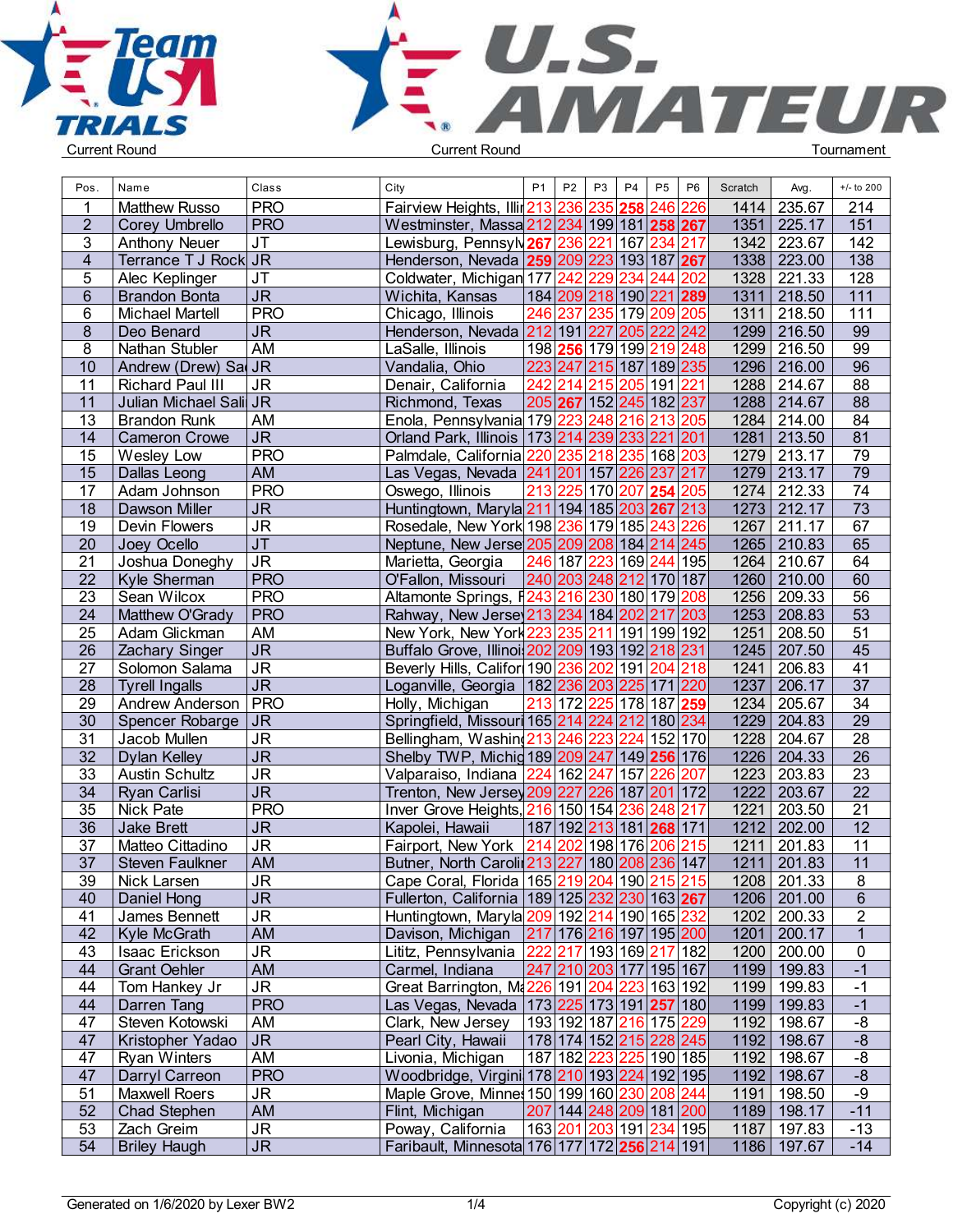



| Pos.            | Name                    | Class                             | City                                                    | P1 | P <sub>2</sub> | P <sub>3</sub> | <b>P4</b> | P <sub>5</sub>                         | P <sub>6</sub> | Scratch | Avg.        | $+/-$ to 200 |  |
|-----------------|-------------------------|-----------------------------------|---------------------------------------------------------|----|----------------|----------------|-----------|----------------------------------------|----------------|---------|-------------|--------------|--|
| 54              | Nick DeCesaro           | <b>JR</b>                         | Kenosha, Wisconsir 214 209 244 188 161 170              |    |                |                |           |                                        |                |         | 1186 197.67 | $-14$        |  |
| 56              | Daniel Hall             | $\overline{\mathsf{J}\mathsf{R}}$ | Slaton, Texas                                           |    |                |                |           | 206 221 184 211 202 158                |                | 1182    | 197.00      | $-18$        |  |
| 57              | Cody Larson             | $\overline{\mathsf{J}\mathsf{R}}$ | Coon Rapids, Minne 223 191 162 194 199 212              |    |                |                |           |                                        |                | 1181    | 196.83      | $-19$        |  |
| 58              | <b>Andrew Cannuli</b>   | <b>AM</b>                         | Moorestown, New Je 209 169 217 223 170 191              |    |                |                |           |                                        |                | 1179    | 196.50      | $-21$        |  |
| 59              | Joe Gerencser           | $\overline{\mathsf{J}\mathsf{R}}$ | Henderson, Nevada 224 168 166 191 246 179               |    |                |                |           |                                        |                | 1174    | 195.67      | $-26$        |  |
| 60              | Jacob Dunnum            | <b>AM</b>                         | La Crosse, Wiscons 213 181 179 244 154 201              |    |                |                |           |                                        |                | 1172    | 195.33      | $-28$        |  |
| 61              | Gregory Young Jr        | <b>PRO</b>                        | Rockledge, Florida   207   210   214   209   170   161  |    |                |                |           |                                        |                | 1171    | 195.17      | $-29$        |  |
| 62              | Jakob Butturff          | <b>PRO</b>                        | Tempe, Arizona                                          |    |                |                |           | 156 151 175 224 220 236                |                | 1162    | 193.67      | $-38$        |  |
| 63              | John Janawicz           | <b>AM</b>                         | Winter Haven, Florid 210 180 227 141 186 213            |    |                |                |           |                                        |                | 1157    | 192.83      | $-43$        |  |
| 64              | <b>Bryce Oliver</b>     | $\overline{\mathsf{J}\mathsf{R}}$ | Cuyahoga Falls, Ohi 201 148 217 176 211 203             |    |                |                |           |                                        |                | 1156    | 192.67      | $-44$        |  |
| 65              | <b>Brandon Kreiner</b>  | $\overline{\mathsf{J}\mathsf{R}}$ | Davison, Michigan                                       |    |                |                |           | 190 203 157 225 189 190                |                | 1154    | 192.33      | $-46$        |  |
| 65              | <b>Blake Earnest</b>    | <b>AM</b>                         | Wood River, Nebras 212 175 205 203 206 153              |    |                |                |           |                                        |                | 1154    | 192.33      | $-46$        |  |
| 67              | <b>CJ Petrin</b>        | <b>JR</b>                         | Chattanooga, Tenne 180 227 174 200 203 165              |    |                |                |           |                                        |                | 1149    | 191.50      | $-51$        |  |
| 68              | Peyton Smith            | $\overline{J}$                    | Loganville, Georgia   209 179 195 175 203 184           |    |                |                |           |                                        |                | 1145    | 190.83      | $-55$        |  |
| 69              | Perry Crowell IV        | AM                                | St Clair Shores, Mic 216 180 179 181 171                |    |                |                |           |                                        | 217            |         | 1144 190.67 | $-56$        |  |
| 70              | John Nicholas Son JR    |                                   | Roscoe, Illinois                                        |    |                |                |           | 223 161 223 150 198 188                |                |         | 1143 190.50 | $-57$        |  |
| 71              | Timothy Gruendler   AM  |                                   | St. Louis, Missouri                                     |    |                |                |           | 159 200 187 208 172 213                |                | 1139    | 189.83      | $-61$        |  |
| 72              | Logan Williams          | <b>AM</b>                         | Anchorage, Alaska   182   212   196   145   223   180   |    |                |                |           |                                        |                | 1138    | 189.67      | $-62$        |  |
| 73              | Joseph Grondin          | AM                                | San Pedro, Californi 207 145 194 242 158 191            |    |                |                |           |                                        |                | 1137    | 189.50      | $-63$        |  |
| 74              | Tyler Cortez Scher JR   |                                   | Phoenix, Arizona                                        |    |                |                |           | 191 195 179 173 205 192                |                |         | 1135 189.17 | $-65$        |  |
| 75              | Ashton Yamasaki         | <b>JR</b>                         | Portland, Oregon                                        |    |                |                |           | 180 190 183 186 204 190                |                | 1133    | 188.83      | $-67$        |  |
| 75              | Leoj Chin               | $\overline{\mathsf{J}\mathsf{R}}$ | Montclair, California 206 214 174 146 193 200           |    |                |                |           |                                        |                | 1133    | 188.83      | $-67$        |  |
| 77              | Alex Glinski            | $\overline{\mathsf{J}\mathsf{R}}$ | Linfield, Pennsylvani 168   184   199   169 232   178   |    |                |                |           |                                        |                | 1130    | 188.33      | $-70$        |  |
| 78              | <b>Charles Bostic</b>   | $\overline{\mathsf{J}\mathsf{R}}$ | Powder Springs, Ge 198 225 218 149 163 175              |    |                |                |           |                                        |                | 1128    | 188.00      | $-72$        |  |
| 78              | Andrew Jensen           | <b>AM</b>                         | Rockford, Illinois                                      |    |                |                |           | 203 211 156 214 170 174                |                | 1128    | 188.00      | $-72$        |  |
| 80              | Kai Yamada              | <b>JR</b>                         | Kaneohe, Hawaii                                         |    |                |                |           | 148 177 163 209 214 215                |                | 1126    | 187.67      | $-74$        |  |
| 80              | Daniel Chin             | <b>JT</b>                         | Daly City, California 201 181 190 180 180 194           |    |                |                |           |                                        |                | 1126    | 187.67      | $-74$        |  |
| $\overline{82}$ | <b>Michael Duran</b>    | <b>PRO</b>                        | Banning, California   140   191   206   178   215   192 |    |                |                |           |                                        |                | 1122    | 187.00      | $-78$        |  |
| 83              | Angelo Biondo           | $\overline{\mathsf{J}\mathsf{R}}$ | Cuyahoga Falls, Ohi 148 195 213 167 216 182             |    |                |                |           |                                        |                | 1121    | 186.83      | $-79$        |  |
| 84              | Josh Kennedy            | <b>AM</b>                         | Blaine, Minnesota                                       |    |                |                |           | 221 187 207 185 173 146                |                | 1119    | 186.50      | $-81$        |  |
| 85              | Jacob Klein             | <b>AM</b>                         | East Islip, New York 204 169 172 197 181 195            |    |                |                |           |                                        |                | 1118    | 186.33      | $-82$        |  |
| 85              | <b>Andrew Guba</b>      | $\overline{\mathsf{J}\mathsf{R}}$ | Las Vegas, Nevada   137   234   193   205   165   184   |    |                |                |           |                                        |                | 1118    | 186.33      | $-82$        |  |
| 87              | Charles Wilken          | <b>JR</b>                         | Fort Mill, South Card 185 136 214 175 168 235           |    |                |                |           |                                        |                | 1113    | 185.50      | $-87$        |  |
| 88              | <b>Trent Mitchell</b>   | <b>AM</b>                         | Chicago, Illinois                                       |    |                |                |           | 209 176 137 196 183 211                |                | 1112    | 185.33      | $-88$        |  |
| 88              | <b>Zachary Mitchell</b> | AM                                | Farmington, Minnes 192 192 168 207 191 162              |    |                |                |           |                                        |                | 1112    | 185.33      | $-88$        |  |
| 90              | <b>Brian Fink</b>       | <b>JR</b>                         | New Port Richey, Fl(168 214 204 176 184 164             |    |                |                |           |                                        |                | 1110    | 185.00      | $-90$        |  |
| 91              | <b>Caleb Andrews</b>    | <b>AM</b>                         | Las Vegas, Nevada   160   142   159   257   239   152   |    |                |                |           |                                        |                | 1109    | 184.83      | $-91$        |  |
| 91              | David Winters           | <b>JR</b>                         | Livonia, Michigan                                       |    |                |                |           | 194 173 184  <mark>222</mark>  155 181 |                | 1109    | 184.83      | $-91$        |  |
| 93              | Killian Kilpatrick      | $\overline{\mathsf{J}\mathsf{R}}$ | Erie, Pennsylvania   180   130 213   150 203   232      |    |                |                |           |                                        |                |         | 1108 184.67 | $-92$        |  |
| 94              | <b>Cotie Holbek</b>     | <b>AM</b>                         | Burlington, Wiscons 154 125 222 216 221 169             |    |                |                |           |                                        |                |         | 1107 184.50 | $-93$        |  |
| 95              | Duncan Whitaker         | J <sub>R</sub>                    | Poulsbo, Washingto 181 223 145 203 138 213              |    |                |                |           |                                        |                |         | 1103 183.83 | $-97$        |  |
| 96              | <b>Harley Shene</b>     | <b>JR</b>                         | San Jose, California 178 176 190 161 215 182            |    |                |                |           |                                        |                |         | 1102 183.67 | $-98$        |  |
| 97              | Stephen Hahn            | <b>PRO</b>                        | Sterling, Virginia                                      |    |                |                |           | 154 174 176 196 166 235                |                |         | 1101 183.50 | $-99$        |  |
| 98              | Dean Vargo              | AM                                | Willowwick, Ohio                                        |    |                |                |           | 191 185 200 173 193 157                |                |         | 1099 183.17 | $-101$       |  |
| 99              | Kenneth High            | <b>JR</b>                         | Lake Mary, Florida                                      |    |                |                |           | 183 231 148 184 195 157                |                |         | 1098 183.00 | $-102$       |  |
| 99              | Silas Lira              | $\overline{\mathsf{JR}}$          | Tampa, Florida                                          |    |                |                |           | 169 196 195 180 214 144                |                |         | 1098 183.00 | $-102$       |  |
| 101             | <b>Alex Ouellette</b>   | AM                                | Linwood, Michigan                                       |    |                |                |           | 141 194 176 163 217 203                |                |         | 1094 182.33 | $-106$       |  |
| 102             | <b>Kerry Martinez</b>   | <b>JR</b>                         | Chandler, Arizona                                       |    |                |                |           | 184 147 176 220 164 202                |                |         | 1093 182.17 | $-107$       |  |
| 103             | Justin O'Shaughne JR    |                                   |                                                         |    |                |                |           | 178 167 202 204 173 165                |                |         | 1089 181.50 | $-111$       |  |
|                 |                         |                                   | Jackson, Michigan                                       |    |                |                |           |                                        |                |         |             |              |  |
| 104             | Chase Fernandez JR      |                                   | Pearl City, Hawaii                                      |    |                |                |           | 233 148 175 158 203 168                |                |         | 1085 180.83 | $-115$       |  |
| 105             | <b>Kyle Andrews</b>     | AM                                | Vista, California                                       |    |                |                |           | 158 139 228 174 170 212                |                |         | 1081 180.17 | $-119$       |  |
| 106             | Ian Dohan               | <b>JR</b>                         | Tampa, Florida                                          |    |                |                |           | 183 197 197 178 173 149                |                |         | 1077 179.50 | $-123$       |  |
| 107             | Joshua Ross             | $\overline{\mathsf{J}\mathsf{R}}$ | Schenectady, New \249 184 194 168 120 160               |    |                |                |           |                                        |                |         | 1075 179.17 | $-125$       |  |
| 107             | Ronnie Fujita           | AM                                | El Sobrante, Califorr 169 146 159 189 202 210           |    |                |                |           |                                        |                |         | 1075 179.17 | $-125$       |  |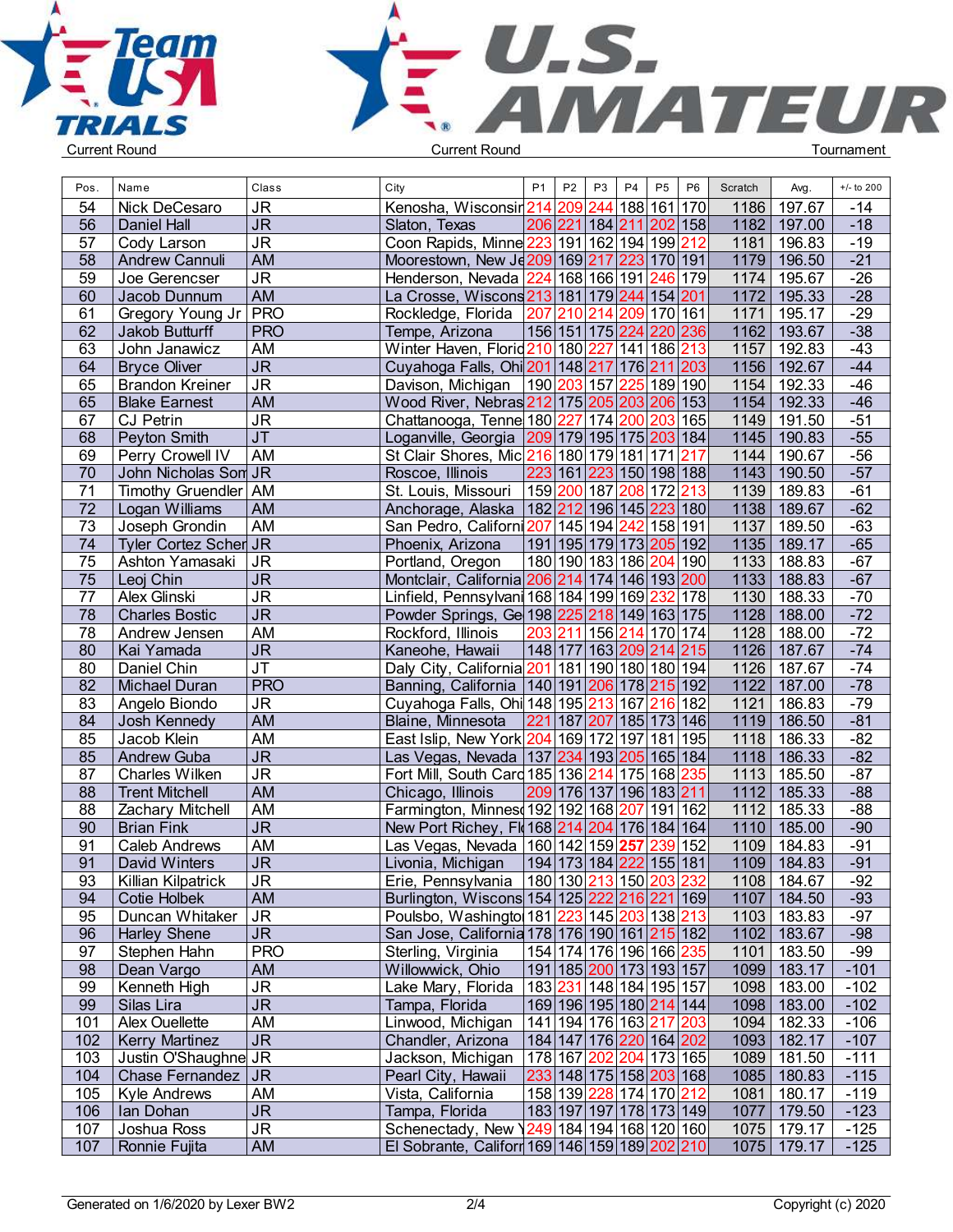



| Pos. | Name                    | Class                             | City                                                              | P <sub>1</sub> | P <sub>2</sub> | P <sub>3</sub>                         | P <sub>4</sub> | P <sub>5</sub> | P <sub>6</sub> | Scratch | Avg.         | $+/-$ to 200 |  |
|------|-------------------------|-----------------------------------|-------------------------------------------------------------------|----------------|----------------|----------------------------------------|----------------|----------------|----------------|---------|--------------|--------------|--|
| 109  | Cody Johnston           | AM                                | Sandusky, Michigan 187 192 130 172 180 213                        |                |                |                                        |                |                |                | 1074    | 179.00       | $-126$       |  |
| 110  | <b>Avery Wolf</b>       | <b>JR</b>                         | Highland Park, Illinoi 166 191 204 178 171 162                    |                |                |                                        |                |                |                | 1072    | 178.67       | $-128$       |  |
| 111  | <b>Brandon Dodge</b>    | $\overline{\mathsf{J}\mathsf{R}}$ | Cedar Falls, Iowa                                                 |                |                | 149 219 190 181 169 162                |                |                |                | 1070    | 178.33       | $-130$       |  |
| 112  | Sebastian Beth          | $\overline{\mathsf{J}\mathsf{R}}$ | Sturtevant, Wiscons 145 232 170 190 161 168                       |                |                |                                        |                |                |                | 1066    | 177.67       | $-134$       |  |
| 112  | Alexander Sorge         | <b>AM</b>                         | Monmouth Junction, 182 171 210 198 146 159                        |                |                |                                        |                |                |                | 1066    | 177.67       | $-134$       |  |
| 114  | Michael Pyse            | $\overline{\mathsf{J}\mathsf{R}}$ | Rochester, Minnesot 113 183 195 198 185 191                       |                |                |                                        |                |                |                | 1065    | 177.50       | $-135$       |  |
| 115  | <b>Matthew LaBonte</b>  | <b>JR</b>                         | Oak Lawn, Illinois                                                |                |                | 160 154 205 188 158 198                |                |                |                | 1063    | 177.17       | $-137$       |  |
|      |                         |                                   |                                                                   |                |                |                                        |                |                |                |         |              |              |  |
| 115  | <b>Eddie Langdon</b>    | AM                                | Bonaire, Georgia<br>Indianapolis, Indiana 233 147 130 169 215 169 |                |                | 192 192 150 192 192 145                |                |                |                | 1063    | 177.17       | $-137$       |  |
| 115  | Dakota Solonka          | J <sub>R</sub>                    |                                                                   |                |                |                                        |                |                |                | 1063    | 177.17       | $-137$       |  |
| 115  | Darwin Wimer            | <b>AM</b>                         | Mesquite, Nevada                                                  |                |                | 196 158 221 156 164 168                |                |                |                | 1063    | 177.17       | $-137$       |  |
| 119  | Michael Mirabile        | <b>JR</b>                         | Coram, New York                                                   |                |                | 161 185 163 146 206                    |                |                | 200            | 1061    | 176.83       | $-139$       |  |
| 120  | Landon Giacone          | $\overline{\mathsf{J}\mathsf{R}}$ | independence, Louis 187   175   139   177   201   180             |                |                |                                        |                |                |                | 1059    | 176.50       | $-141$       |  |
| 121  | John Haynes             | <b>AM</b>                         | Taylors, South Caro 165 174 142 208 190 178                       |                |                |                                        |                |                |                | 1057    | 176.17       | $-143$       |  |
| 122  | <b>Patrick Phillips</b> | $\overline{\mathsf{JR}}$          | Roseboro, North Car 168 162 150 189 196 191                       |                |                |                                        |                |                |                | 1056    | 176.00       | $-144$       |  |
| 122  | Randal Dunbar           | $\overline{\mathsf{J}\mathsf{R}}$ | Milford, Massachuse 176 188 171 136 216 169                       |                |                |                                        |                |                |                | 1056    | 176.00       | $-144$       |  |
| 124  | Cody Stermer            | <b>AM</b>                         | Richfield, Utah                                                   |                |                | 206 195 123 201 174 156                |                |                |                | 1055    | 175.83       | $-145$       |  |
| 124  | Costa Gastouniotis JR   |                                   | Goleta, California                                                |                |                | 158 222 171 180 169 155                |                |                |                | 1055    | 175.83       | $-145$       |  |
| 126  | Jalen Mosley            | <b>JR</b>                         | Cincinnati, Ohio                                                  |                |                | 200 168 179 165 161 181                |                |                |                | 1054    | 175.67       | $-146$       |  |
| 126  | <b>Gabriel Alvarez</b>  | <b>JR</b>                         | Wichita, Kansas                                                   |                |                | 146 181 193 169 170 195                |                |                |                | 1054    | 175.67       | $-146$       |  |
| 128  | Joshua Zilk             | $\overline{\mathsf{J}\mathsf{R}}$ | Virginia Beach, Virg 167 182 159 185 179 181                      |                |                |                                        |                |                |                | 1053    | 175.50       | $-147$       |  |
| 129  | <b>Anthony Desko</b>    | <b>JR</b>                         | Kingwood, Texas                                                   |                |                | 133 161 213 170 202 173                |                |                |                | 1052    | 175.33       | $-148$       |  |
| 130  | Brian DeLuisa-And JR    |                                   | Gladstone, Oregon                                                 |                |                | 193 153 173 142  <mark>207</mark>  183 |                |                |                | 1051    | 175.17       | $-149$       |  |
| 131  | <b>Blake Martin</b>     | <b>JR</b>                         | Oakdale, Minnesota   138   174   172   211   179   176            |                |                |                                        |                |                |                | 1050    | 175.00       | $-150$       |  |
| 131  | <b>Brandon Brown</b>    | <b>AM</b>                         | Ham Lake, Minnesot 194 181 205 163 172 135                        |                |                |                                        |                |                |                | 1050    | 175.00       | $-150$       |  |
| 133  | Anthony Schanen         | <b>AM</b>                         | Glendale, California   156   222   163   158   183   166          |                |                |                                        |                |                |                | 1048    | 174.67       | $-152$       |  |
| 133  | <b>Bradley Baltazar</b> | <b>JR</b>                         | Renton, Washington 168 145 223 225 139 148                        |                |                |                                        |                |                |                | 1048    | 174.67       | $-152$       |  |
| 133  | Nickolas Freiberg       | $\overline{\mathsf{J}\mathsf{R}}$ | Sparks, Nevada                                                    |                |                | 187 162 202 158 153 186                |                |                |                | 1048    | 174.67       | $-152$       |  |
| 136  | Michael Harmon Jr JR    |                                   | Rockledge, Florida                                                |                |                | 159 184 164 140  <mark>227</mark>  172 |                |                |                | 1046    | 174.33       | $-154$       |  |
| 136  | Todd Pizanowski         | AM                                | Marion, Illinois                                                  |                |                | 179 198 139 175 188 167                |                |                |                | 1046    | 174.33       | $-154$       |  |
| 138  | Louis Luna              | <b>JR</b>                         | Rosamond, Californi 128 223 137 150 212 194                       |                |                |                                        |                |                |                | 1044    | 174.00       | $-156$       |  |
| 139  | <b>Brent Boho</b>       | <b>AM</b>                         | Colgate, Wisconsin   172   160   164   201   169   177            |                |                |                                        |                |                |                | 1043    | 173.83       | $-157$       |  |
| 140  | <b>Anthony Hurlburt</b> | $\overline{\mathsf{J}\mathsf{R}}$ | Hoosick Falls, New \176\150\201\175\170\169                       |                |                |                                        |                |                |                | 1041    | 173.50       | $-159$       |  |
| 141  | Zack Denton             | $\overline{\mathsf{J}\mathsf{R}}$ | Waverly, Iowa                                                     |                |                | 169 182 162 170 183 172                |                |                |                | 1038    | 173.00       | $-162$       |  |
| 142  | <b>Tyler Trombetta</b>  | <b>AM</b>                         | Highland, Indiana                                                 |                |                | 144 177 215 145 177                    |                |                | 178            | 1036    | 172.67       | $-164$       |  |
| 143  | <b>Kirk Mowl</b>        | $\overline{\mathsf{J}\mathsf{R}}$ | Ormond Beach, Flor 163 154 155 225 189 138                        |                |                |                                        |                |                |                | 1024    | 170.67       | $-176$       |  |
| 144  | Devin Dowdle            | J <sub>R</sub>                    | Indian Springs, Alab 155 224 141 146 158 199                      |                |                |                                        |                |                |                | 1023    | 170.50       | $-177$       |  |
| 145  | <b>Cerell Cardines</b>  | $\overline{\mathsf{J}\mathsf{T}}$ | Las Vegas, Nevada   172 129 173 188 169 189                       |                |                |                                        |                |                |                | 1020    | 170.00       | $-180$       |  |
| 146  | Tom Hess                | <b>PRO</b>                        | Granger, Iowa                                                     |                |                | 134 146 230 155 190 161                |                |                |                | 1016    | 169.33       | $-184$       |  |
| 147  | Calvin Au               | AM                                | Daly City, California 171 147 194 122 200 178                     |                |                |                                        |                |                |                |         | 1012 168.67  | $-188$       |  |
| 148  | Rieley Ulanday          | <b>JR</b>                         | Union, Kentucky                                                   |                |                | 212 160 159 159 158 158                |                |                |                |         | 1006 167.67  | $-194$       |  |
| 149  | <b>Brett Lloyd</b>      | <b>JR</b>                         | Knightdale, North Ca203 203 144 192 129 130                       |                |                |                                        |                |                |                |         | 1001 166.83  | $-199$       |  |
| 150  | Thomas McNeal           | J <sub>R</sub>                    | Snohomish, Washin 141 209 169 145 113 223                         |                |                |                                        |                |                |                |         | 1000 166.67  | $-200$       |  |
| 151  | Carter Milasinovich JR  |                                   | Macomb, Michigan   140   161   158   207   143   184              |                |                |                                        |                |                |                |         | 993 165.50   | $-207$       |  |
| 152  | Dale Weaver             | <b>JR</b>                         | Cedar Rapids, Iowa 151 187 192 148 169 144                        |                |                |                                        |                |                |                | 991     | 165.17       | $-209$       |  |
| 153  | Alexander Hoffman AM    |                                   | Newark, Ohio                                                      |                |                | 149 143 249 118 176 146                |                |                |                | 981     | 163.50       | $-219$       |  |
| 154  | Darin Bloomquist        | JR                                | Rhinelander, Wiscor 128 192 213 144 104 198                       |                |                |                                        |                |                |                |         | 979 163.17   | $-221$       |  |
| 155  | Jordan Monnens          | <b>JR</b>                         | Ham Lake, Minnesot 172 159 161 167 169 143                        |                |                |                                        |                |                |                |         | $971$ 161.83 | $-229$       |  |
| 156  | Jared Durant            | <b>JR</b>                         | Rice, Minnesota                                                   |                |                | 150 137 167 159 181 173                |                |                |                | 967     | 161.17       | $-233$       |  |
| 157  | Nolan Coyne             | AM                                | Imperial, California   144   176   154   154   159   179          |                |                |                                        |                |                |                | 966     | 161.00       | $-234$       |  |
| 158  | Willie Jones            | AM                                | Thornton, California 151 155 177 152 151 179                      |                |                |                                        |                |                |                | 965     | 160.83       | $-235$       |  |
| 159  | Jordan Bryant           | AM                                | Detroit, Michigan                                                 |                |                | 111 174 178 193 143 151                |                |                |                |         | 950 158.33   | $-250$       |  |
| 160  | <b>Carson Opela</b>     | <b>JR</b>                         | Rio Rancho, New M(163 159 136 174 121 194                         |                |                |                                        |                |                |                |         | 947 157.83   | $-253$       |  |
| 161  | Zane Eneix              | $\overline{\mathsf{JR}}$          | Xenia, Ohio                                                       |                |                | 149 167 193 141 126 163                |                |                |                |         | 939   156.50 | -261         |  |
| 162  | Mason Blount            | $\overline{\mathsf{JR}}$          | Independence, Louis 133 166 155 123 207 152                       |                |                |                                        |                |                |                |         | 936 156.00   | $-264$       |  |
|      |                         |                                   |                                                                   |                |                |                                        |                |                |                |         |              |              |  |